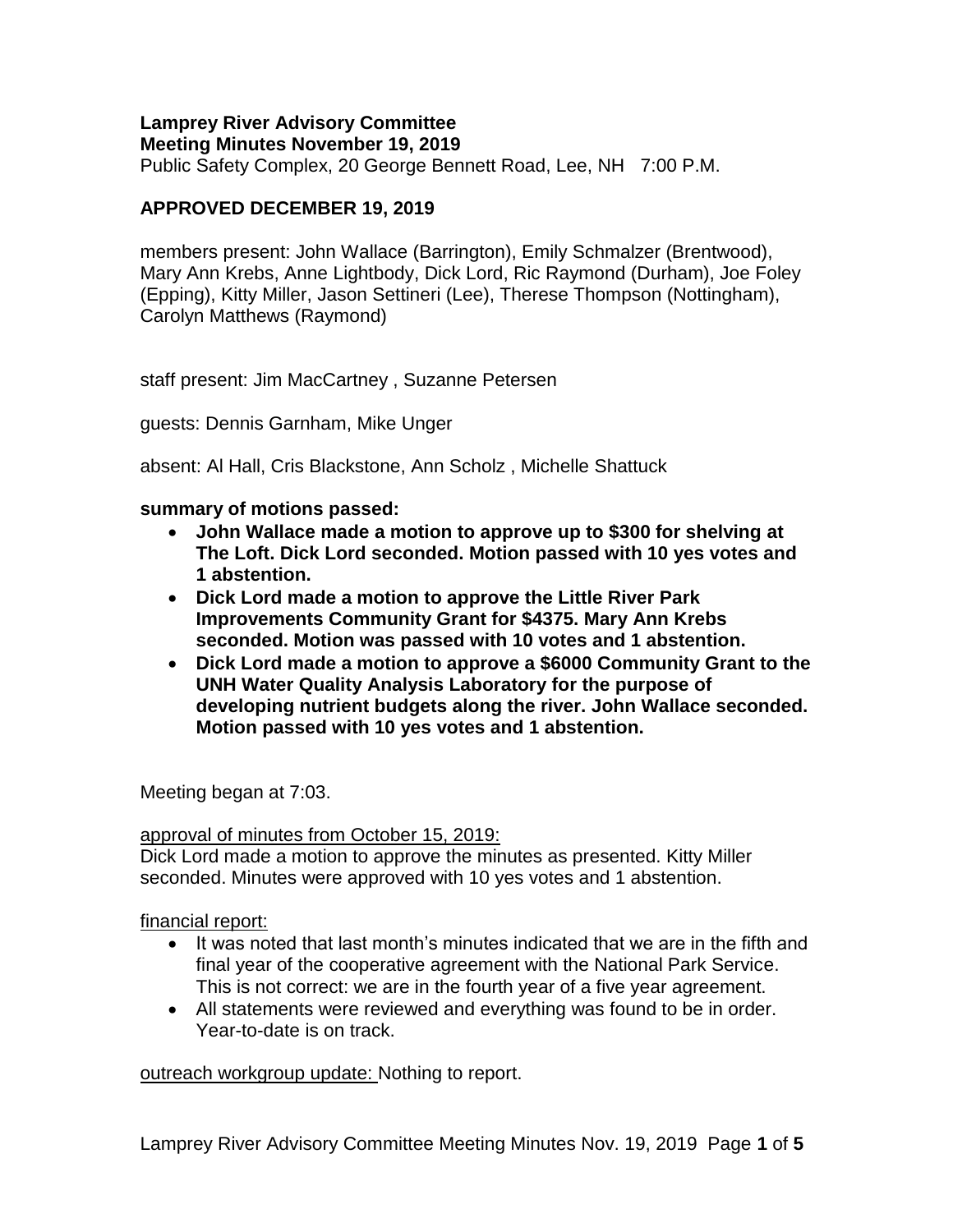history workgroup update:

- The Thompson Forest kiosk panel has been installed and a public walk was held on Saturday.
- The kiosk at Doe Farm in Durham has room for additional information. Money has already been secured from Durham, but Dick Lord will help with content.
- A suggestion was made to do an industrial archaeology study of Packers Falls in Durham. Dick will work with the Durham Conservation Commission, which owns the land, to explore the possibilities.

## recreation workgroup update:

The group did not meet this month, but highlights from the draft work plan were shared.

# wildlife workgroup update:

Plans for FY2020 include the following projects:

- educational push about the reasons to protect riparian buffers, perhaps through another family-friendly book similar to Chick and Dee-Dee
- educational push about protecting cavity trees for wildlife
- It was noted that LRWA is trying to gather riparian landowner contact information and this would be a good audience.

## project review:

- Newmarket, after-the-fact emergency culvert repair on Grant Road: June 26, 2019. NHDOT removed a ten foot section of 48" culvert that was clogged with debris and causing imminent danger to the road and abutter. The 48" pipe was replaced with 24" HDPE to match the downstream end. The 24" HDPE pipe was the most expedient replacement and from our perspective it should suffice for most water passage and had a minimal new impact.
- Epping, WWTF lagoon closure:

The Epping WWTF proposes to close two lagoons that had been used for providing a constant inflow to the facility at night when normal flows were low. Upgraded technology will allow treatment without supplemental inputs. No objections were noted based on the information provided.

Newfields, Old Lee Road, revised wetland:

The proponent desires to construct a 6 lot conventional subdivision with two wetland crossings impacting 6,370 square feet. While the earlier plan has been scaled back significantly, we remain concerned about the potential for harm to natural hydrology and exceptional ecology that this project might cause.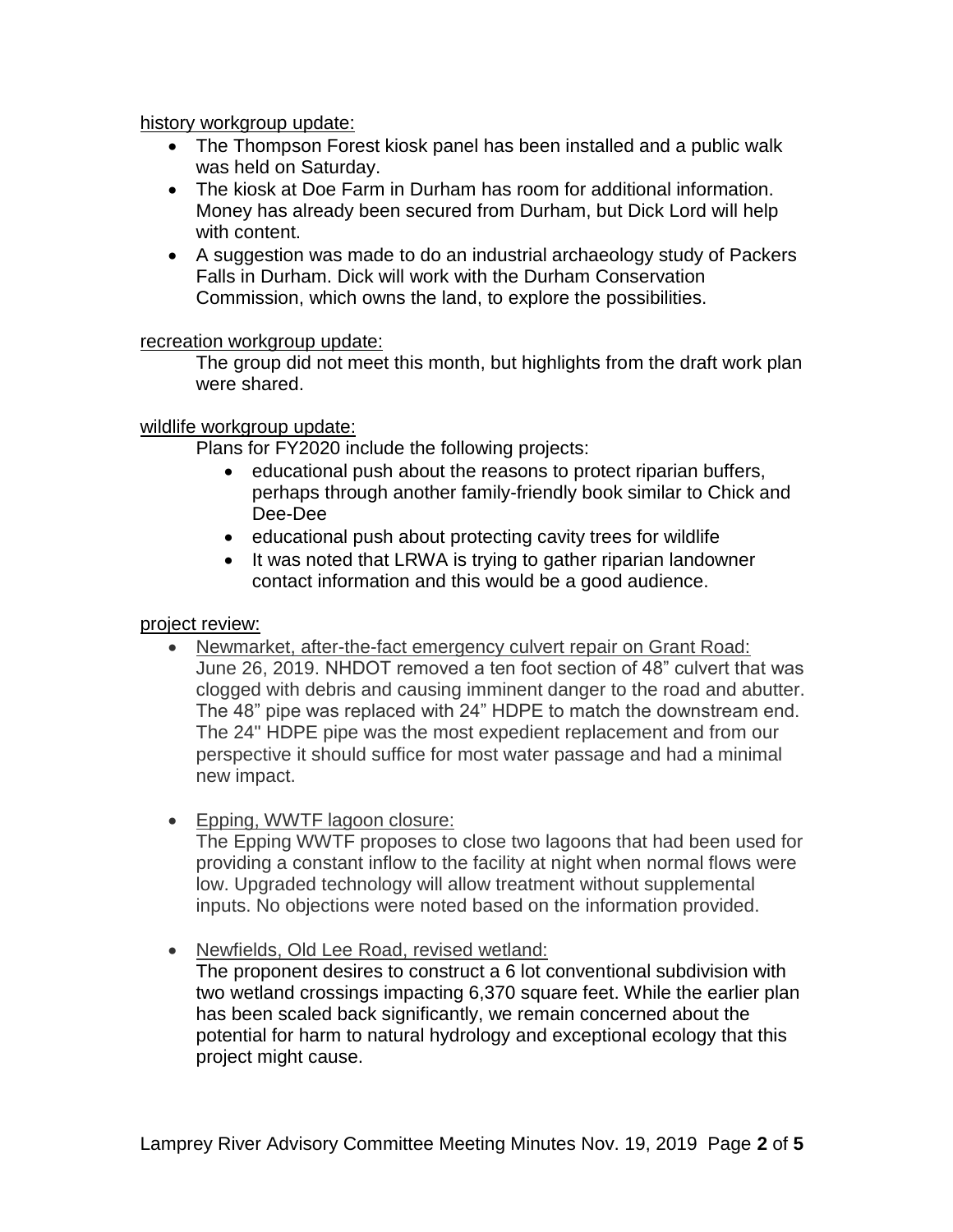- Nottingham, Ada Road and Sera Drive, two combined AoT applications: The proponent desires to construct two subdivisions:
	- Lot 22, Sera Drive, will disturb 3.56 acres to accommodate twelve dwelling units in three buildings.
	- Lott 22-3, Ada Road, will disturb 3.68 acres to accommodate twelve dwelling units in three buildings.

 The Natural Heritage Bureau report indicates that threatened turtles have been reported in or near the sites. Several rain gardens and other natural systems are proposed to infiltrate stormwater. We request that all catch basins be appropriately sized to capture as much sediment as possible and that these basins be suctioned regularly by the developer and subsequent owners. The location where Ada Road meets Route 4 seems to be risky for poor road visibility. We request that as much woodland be preserved as possible while addressing safety concerns.

• Epping, Pleasant View Farm, AoT:

The proponent desires to construct 83 duplex buildings on a 206.6 acre parcel located off of Route 27. The Natural Heritage Bureau report indicates that three threatened species have been reported in or near the sites. With the amount of wetlands in the area, vernal pools could be expected. Avoiding these areas should be a priority, especially with turtles in the vicinity. Water from this site drains to the Piscassic River. We request that any permits issued for this project include requirements for Sno-Pro certification for snow plowing to minimize chloride pollution to the river.

### LRWA update:

LRWA is working on a strategic plan. One option being considered is focusing more on educational programs.

### Macallen Dam update:

The town approved repairs and needed safety upgrades that were scheduled to begin this fall. The town received no bids, so no repairs will be taking place.

new office update:

- Materials at the old office have been sorted and labeled, but nothing has been moved yet.
- Separate contracts have been signed for bulky item storage and space at The Loft.
- Bulky items will be moved to storage this Saturday.
- Passcode and keys are needed for the Loft before shelves can be brought in and then office materials.
- **John Wallace made a motion to approve up to \$300 for shelving at The Loft. Dick Lord seconded. Motion passed with 10 yes votes and 1 abstention.**

Lamprey River Advisory Committee Meeting Minutes Nov. 19, 2019 Page **3** of **5**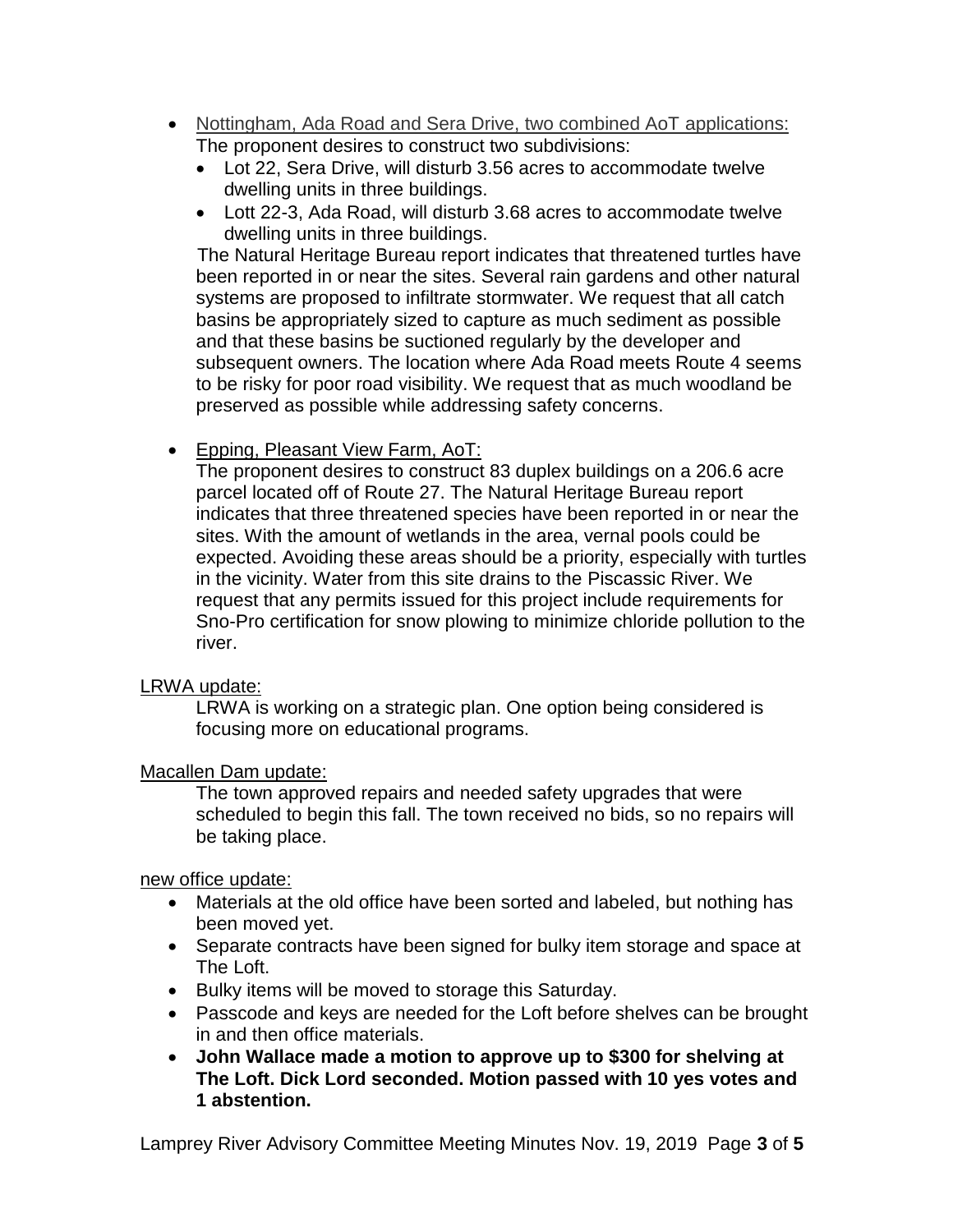## Community Grant to Lee Conservation Commission for Improvements at Little River Park:

The Lee Conservation Commission proposes to build a kiosk at the entrance, a bridge over a wet area along the trail, and install a bench and protective measures at the river to prevent wheeled vehicles from accessing the site from the river. Total requested is \$4375. **Dick Lord made a motion to approve the Little River Park Improvements Community Grant for \$4375. Mary Ann Krebs seconded. Motion was passed with 10 votes and 1 abstention.** 

Community Grant to UNH Water Quality Analysis Laboratory to create nutrient budgets for river segments:

The UNH Water Quality Analysis Laboratory proposes to engage a graduate student to analyze existing data to determine where nutrients are added and where it they are reduced to inform more precise management of river nutrients. The total request is \$6000. **Dick Lord made a motion to approve a \$6000 Community Grant to the UNH Water Quality Analysis Laboratory for the purpose of developing nutrient budgets along the river. John Wallace seconded. Motion passed with 10 yes votes and 1 abstention.** 

proposal from Carolyn Matthews to hire a consultant for strategic planning:

Carolyn provided printed copies of a proposal to spend \$6000 to hire a consultant to review and recommend revisions to the *2013 Lamprey Rivers Management Plan* and the structure of the LRAC that would focus on the following areas:

- RSA 483, NHRMPP
- integration of 10 towns added in 2011
- feasibility of expanding Wild and Scenic designation upriver
- identifying needs and opportunities for visibility, capacity building, and sustainability of LRAC for the next decade

Most discussion focused on expanding Wild and Scenic designation. Jim MacCartney offered his perspectives on process and feasibility. While there might be benefits in terms of prestige for grant applications and protection against impediments to free flow, the process is generally long and complex where private land is involved and there is no guarantee that expanded designation will result in more funding.

Committee members were asked to consider the proposal over the next month for a possible vote in December. Does the management plan need to be replaced at this time? What specific tasks would a consultant help with in terms of RSA 483?